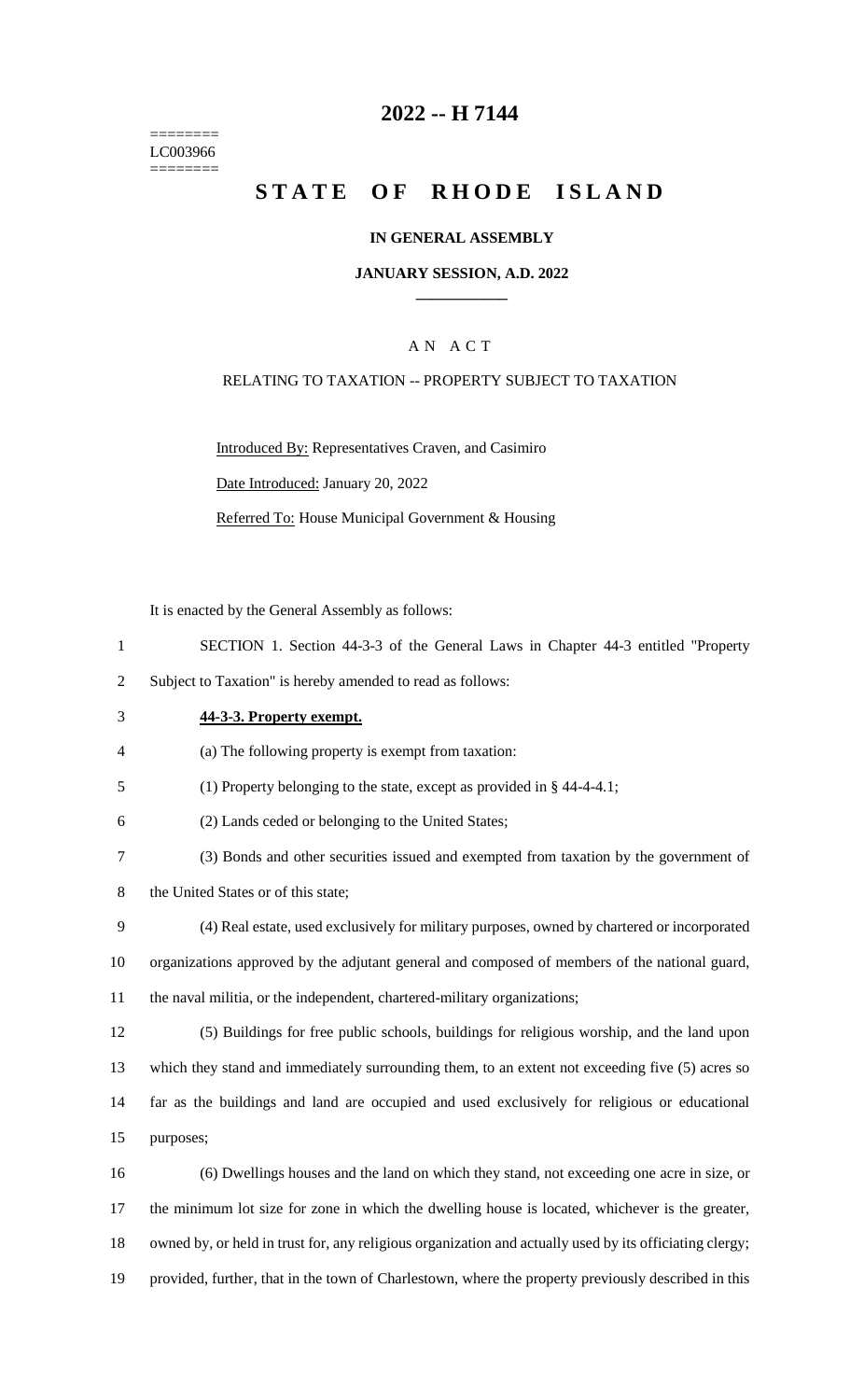paragraph is exempt in total, along with dwelling houses and the land on which they stand in Charlestown, not exceeding one acre in size, or the minimum lot size for zone in which the dwelling house is located, whichever is the greater, owned by, or held in trust for, any religious organization and actually used by its officiating clergy, or used as a convent, nunnery, or retreat center by its religious order;

 (7) Intangible personal property owned by, or held in trust for, any religious or charitable organization, if the principal or income is used or appropriated for religious or charitable purposes; (8) Buildings and personal estate owned by any corporation used for a school, academy, or seminary of learning, and of any incorporated public charitable institution, and the land upon which the buildings stand and immediately surrounding them to an extent not exceeding one acre, so far as they are used exclusively for educational purposes, but no property or estate whatever is hereafter exempt from taxation in any case where any part of its income or profits, or of the business carried on there, is divided among its owners or stockholders; provided, however, that unless any private nonprofit corporation organized as a college or university located in the town of Smithfield reaches a memorandum of agreement with the town of Smithfield, the town of Smithfield shall bill the actual costs for police, fire, and rescue services supplied, unless otherwise reimbursed, to said corporation commencing March 1, 2014;

 (9) Estates, persons, and families of the president and professors for the time being of Brown University for not more than ten thousand dollars (\$10,000) for each officer, the officer's estate, person, and family included, but only to the extent that any person had claimed and utilized the exemption prior to, and for a period ending, either on or after December 31, 1996;

 (10) Property especially exempt by charter unless the exemption has been waived in whole or in part;

(11) Lots of land exclusively for burial grounds;

 (12) Property, real and personal, held for, or by, an incorporated library, society, or any free public library, or any free public library society, so far as the property is held exclusively for library purposes, or for the aid or support of the aged poor, or poor friendless children, or the poor generally, or for a nonprofit hospital for the sick or disabled;

 (13) Real or personal estate belonging to, or held in trust for, the benefit of incorporated organizations of veterans of any war in which the United States has been engaged, the parent body of which has been incorporated by act of Congress, to the extent of four hundred thousand dollars (\$400,000) if actually used and occupied by the association; provided, that the city council of the city of Cranston may by ordinance exempt the real or personal estate as previously described in this subdivision located within the city of Cranston to the extent of five hundred thousand dollars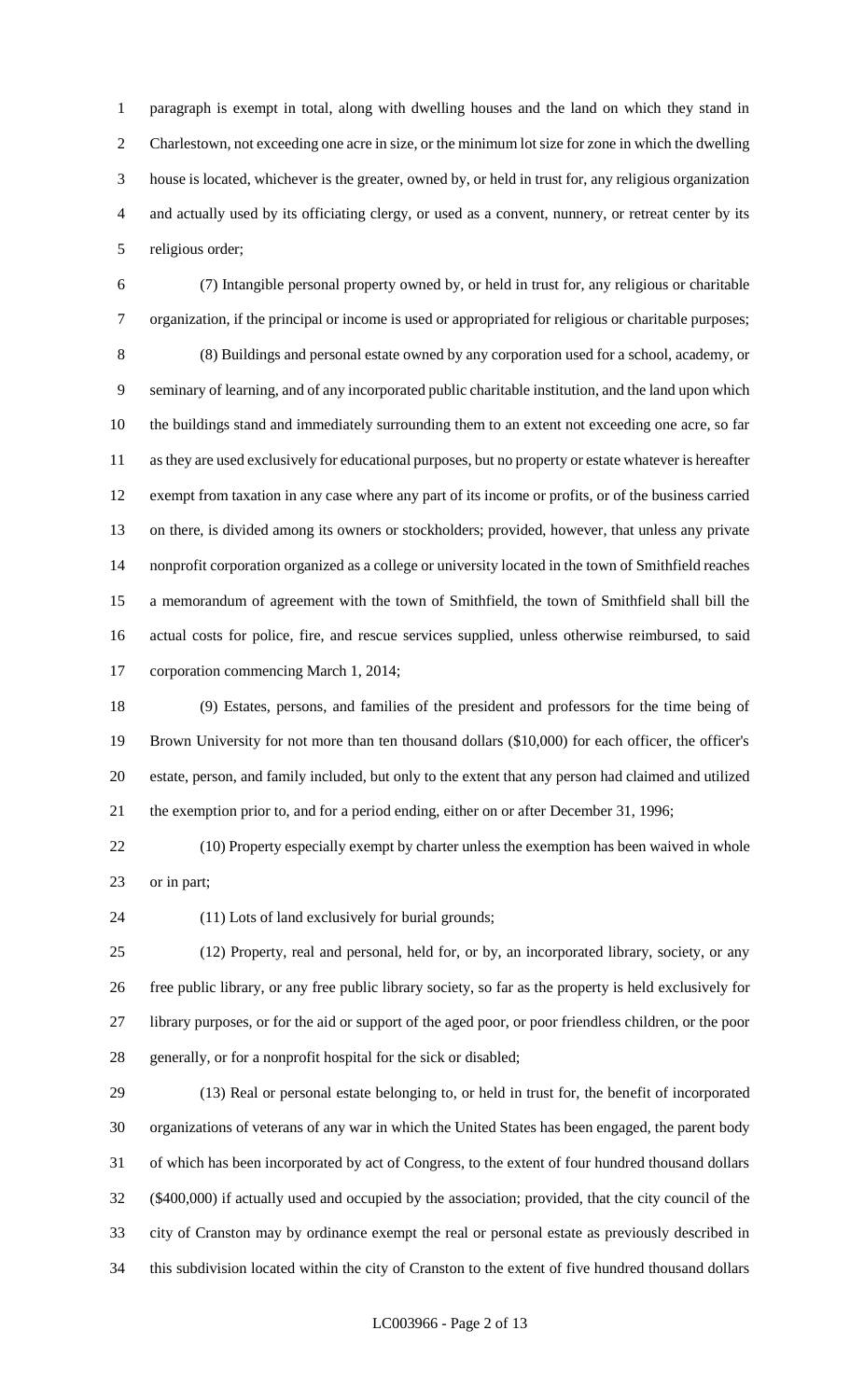(\$500,000);

 (14) Property, real and personal, held for, or by, the fraternal corporation, association, or body created to build and maintain a building or buildings for its meetings or the meetings of the general assembly of its members, or subordinate bodies of the fraternity, and for the accommodation of other fraternal bodies or associations, the entire net income of which real and personal property is exclusively applied or to be used to build, furnish, and maintain an asylum or asylums, a home or homes, a school or schools, for the free education or relief of the members of the fraternity, or the relief, support, and care of worthy and indigent members of the fraternity, their wives, widows, or orphans, and any fund given or held for the purpose of public education, almshouses, and the land and buildings used in connection therewith;

 (15) Real estate and personal property of any incorporated volunteer fire engine company or incorporated volunteer ambulance or rescue corps in active service;

 (16) The estate of any person who, in the judgment of the assessors, is unable from infirmity or poverty to pay the tax; provided, that in the towns of Burrillville and West Greenwich, the tax shall constitute a lien for five (5) years on the property where the owner is entitled to the exemption. At the expiration of five (5) years, the lien shall be abated in full. Provided, if the property is sold or conveyed, or if debt secured by the property is refinanced during the five-year (5) period, the lien immediately becomes due and payable; any person claiming the exemption aggrieved by an adverse decision of an assessor shall appeal the decision to the local board of tax review and thereafter according to the provisions of § 44-5-26;

 (17) Household furniture and family stores of a housekeeper in the whole, including clothing, bedding, and other white goods, books, and all other tangible personal property items that are common to the normal household;

 (18) Improvements made to any real property to provide a shelter and fallout protection from nuclear radiation, to the amount of one thousand five hundred dollars (\$1,500); provided, that the improvements meet applicable standards for shelter construction established, from time to time, by the Rhode Island emergency management agency. The improvements are deemed to comply with the provisions of any building code or ordinance with respect to the materials or the methods of construction used and any shelter or its establishment is deemed to comply with the provisions of any zoning code or ordinance;

(19) Aircraft for which the fee required by § 1-4-6 has been paid to the tax administrator;

(20) Manufacturer's inventory.

 (i) For the purposes of §§ 44-4-10, 44-5-3, 44-5-20, and 44-5-38, a person is deemed to be a manufacturer within a city or town within this state if that person uses any premises, room, or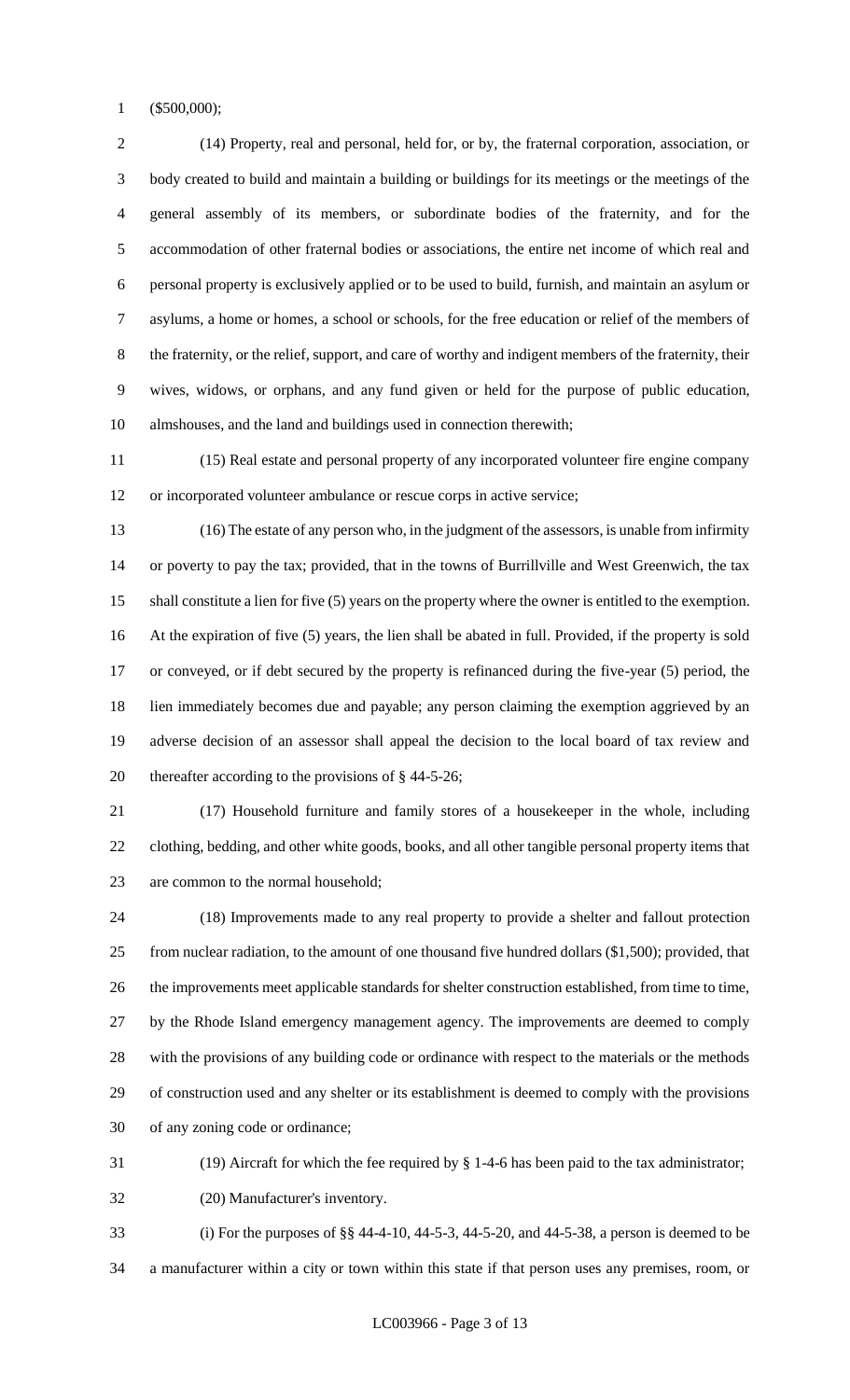place in it primarily for the purpose of transforming raw materials into a finished product for trade through any or all of the following operations: adapting, altering, finishing, making, and ornamenting; provided, that public utilities; non-regulated power producers commencing commercial operation by selling electricity at retail or taking title to generating facilities on or after July 1, 1997; building and construction contractors; warehousing operations, including distribution bases or outlets of out-of-state manufacturers; and fabricating processes incidental to warehousing or distribution of raw materials, such as alteration of stock for the convenience of a customer; are excluded from this definition;

 (ii) For the purposes of this section and §§ 44-4-10 and 44-5-38, the term "manufacturer's inventory," or any similar term, means and includes the manufacturer's raw materials, the manufacturer's work in process, and finished products manufactured by the manufacturer in this state, and not sold, leased, or traded by the manufacturer or its title or right to possession divested; provided, that the term does not include any finished products held by the manufacturer in any retail store or other similar selling place operated by the manufacturer whether or not the retail establishment is located in the same building in which the manufacturer operates the manufacturing plant;

 (iii) For the purpose of § 44-11-2, a "manufacturer" is a person whose principal business in this state consists of transforming raw materials into a finished product for trade through any or all of the operations described in paragraph (i) of this subdivision. A person will be deemed to be principally engaged if the gross receipts that person derived from the manufacturing operations in this state during the calendar year or fiscal year mentioned in § 44-11-1 amounted to more than fifty percent (50%) of the total gross receipts that person derived from all the business activities in which that person engaged in this state during the taxable year. For the purpose of computing the percentage, gross receipts derived by a manufacturer from the sale, lease, or rental of finished products manufactured by the manufacturer in this state, even though the manufacturer's store or other selling place may be at a different location from the location of the manufacturer's manufacturing plant in this state, are deemed to have been derived from manufacturing;

 (iv) Within the meaning of the preceding paragraphs of this subdivision, the term "manufacturer" also includes persons who are principally engaged in any of the general activities coded and listed as establishments engaged in manufacturing in the Standard Industrial Classification Manual prepared by the Technical Committee on Industrial Classification, Office of Statistical Standards, Executive Office of the President, United States Bureau of the Budget, as revised from time to time, but eliminating as manufacturers those persons, who, because of their limited type of manufacturing activities, are classified in the manual as falling within the trade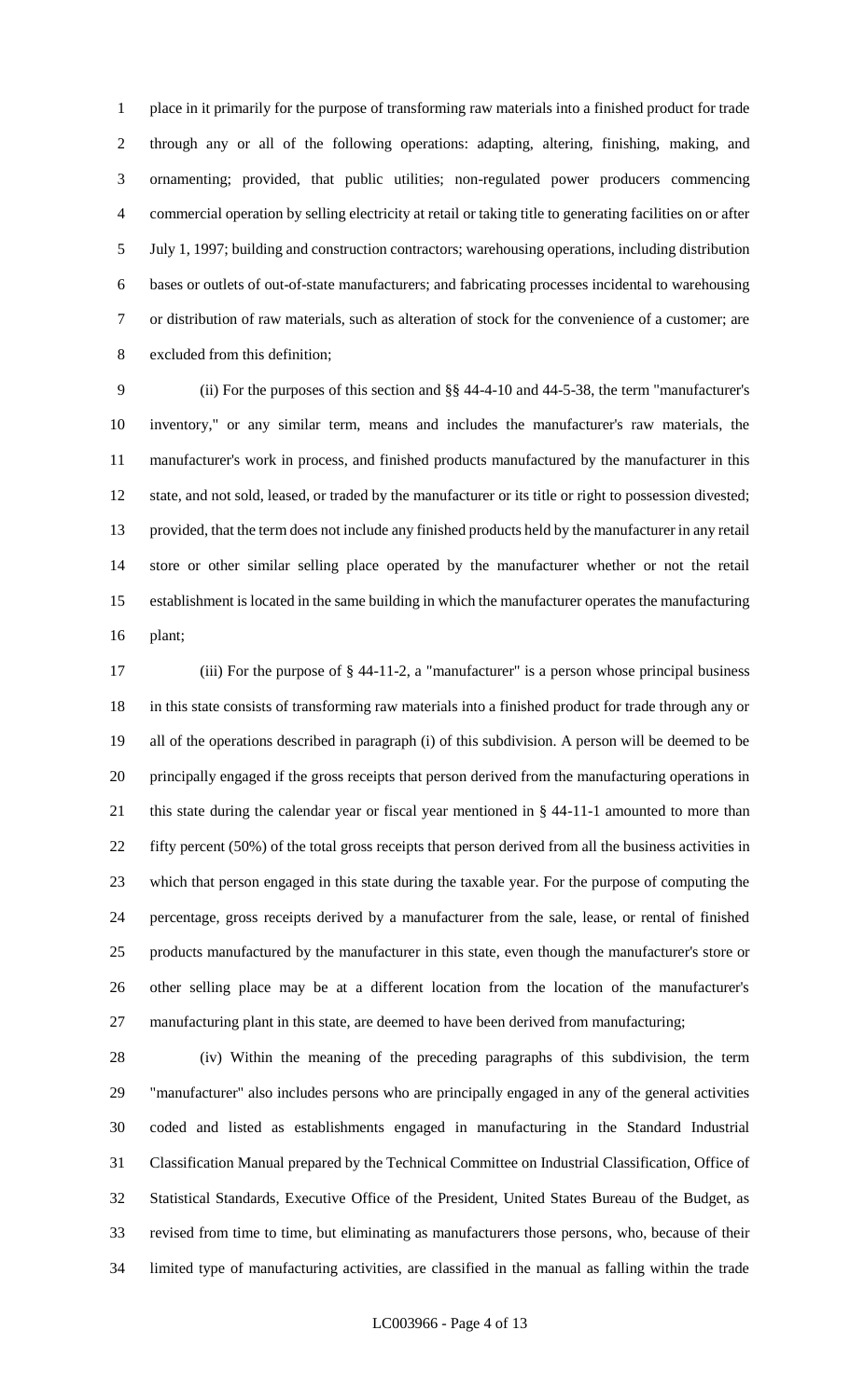rather than an industrial classification of manufacturers. Among those thus eliminated, and accordingly also excluded as manufacturers within the meaning of this paragraph, are persons primarily engaged in selling, to the general public, products produced on the premises from which they are sold, such as neighborhood bakeries, candy stores, ice cream parlors, shade shops, and custom tailors, except, that a person who manufactures bakery products for sale primarily for home delivery, or through one or more non-baking retail outlets, and whether or not retail outlets are operated by the person, is a manufacturer within the meaning of this paragraph;

 (v) The term "Person" means and includes, as appropriate, a person, partnership, or corporation; and

 (vi) The department of revenue shall provide to the local assessors any assistance that is necessary in determining the proper application of the definitions in this subdivision;

 (21) Real and tangible personal property acquired to provide a treatment facility used primarily to control the pollution or contamination of the waters or the air of the state, as defined in chapter 12 of title 46 and chapter 25 of title 23, respectively, the facility having been constructed, reconstructed, erected, installed, or acquired in furtherance of federal or state requirements or standards for the control of water or air pollution or contamination, and certified as approved in an 17 order entered by the director of environmental management. The property is exempt as long as it is operated properly in compliance with the order of approval of the director of environmental management; provided, that any grant of the exemption by the director of environmental management in excess of ten (10) years is approved by the city or town in which the property is situated. This provision applies only to water and air pollution control properties and facilities installed for the treatment of waste waters and air contaminants resulting from industrial processing; furthermore, it applies only to water or air pollution control properties and facilities placed in operation for the first time after April 13, 1970;

 (22) Manufacturing machinery and equipment acquired or used by a manufacturer after December 31, 1974. Manufacturing machinery and equipment is defined as:

 (i) Machinery and equipment used exclusively in the actual manufacture or conversion of raw materials or goods in the process of manufacture by a manufacturer, as defined in subdivision (20), and machinery, fixtures, and equipment used exclusively by a manufacturer for research and development or for quality assurance of its manufactured products;

 (ii) Machinery and equipment that is partially used in the actual manufacture or conversion of raw materials or goods in process of manufacture by a manufacturer, as defined in subdivision (20), and machinery, fixtures, and equipment used by a manufacturer for research and development or for quality assurance of its manufactured products, to the extent to which the machinery and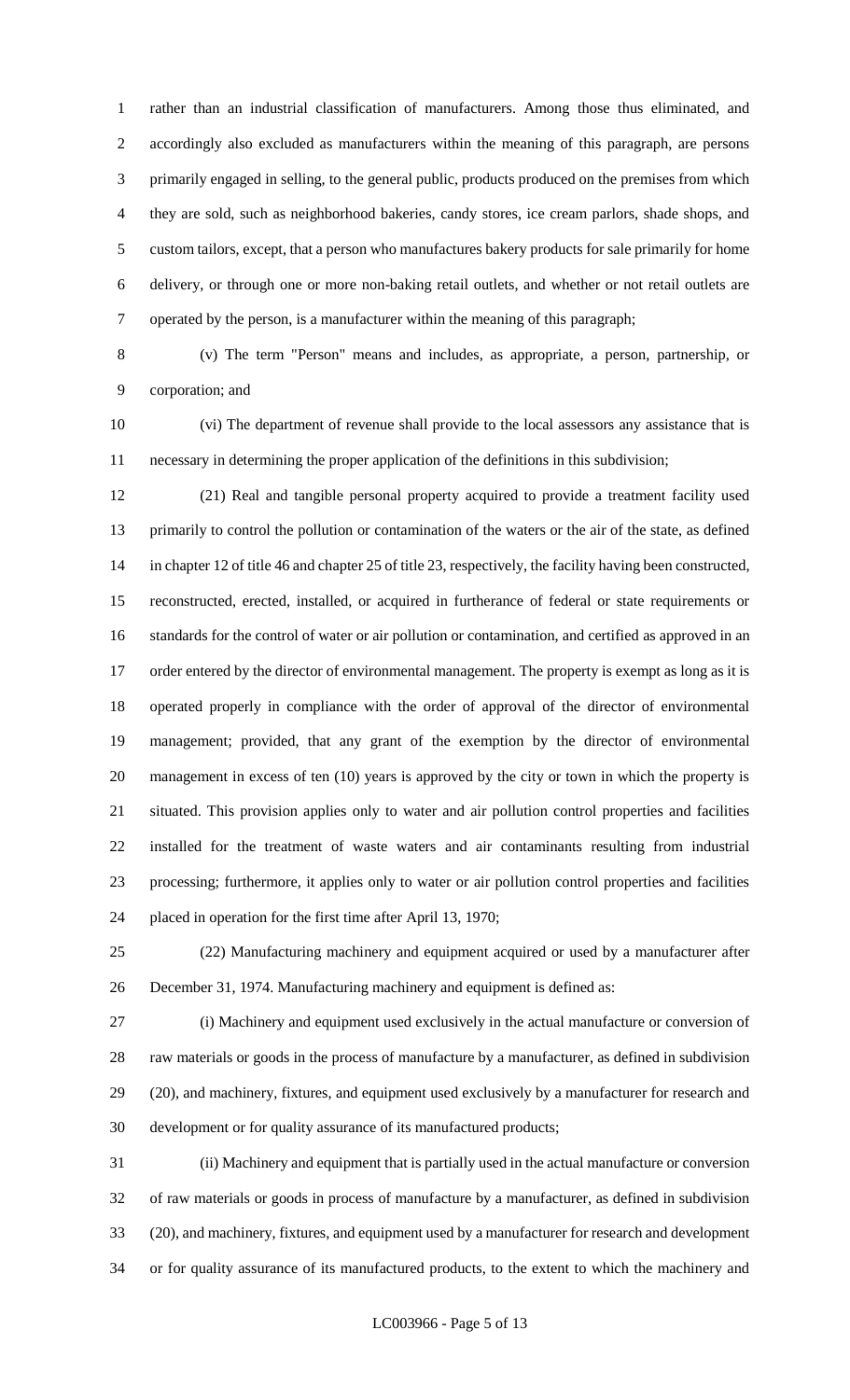equipment is used for the manufacturing processes, research and development, or quality assurance. In the instances where machinery and equipment is used in both manufacturing and/or research and development and/or quality assurance activities and non-manufacturing activities, the assessment on machinery and equipment is prorated by applying the percentage of usage of the equipment for the manufacturing, research and development, and quality-assurance activity to the value of the machinery and equipment for purposes of taxation, and the portion of the value used for manufacturing, research and development, and quality assurance is exempt from taxation. The burden of demonstrating this percentage usage of machinery and equipment for manufacturing and for research and development and/or quality assurance of its manufactured products rests with the manufacturer; and

 (iii) Machinery and equipment described in §§ 44-18-30(7) and 44-18-30(22) that was purchased after July 1, 1997; provided that the city or town council of the city or town in which the machinery and equipment is located adopts an ordinance exempting the machinery and equipment from taxation. For purposes of this subsection, city councils and town councils of any municipality may, by ordinance, wholly or partially exempt from taxation the machinery and equipment discussed in this subsection for the period of time established in the ordinance and may, by ordinance, establish the procedures for taxpayers to avail themselves of the benefit of any exemption permitted under this section; provided, that the ordinance does not apply to any machinery or equipment of a business, subsidiary, or any affiliated business that locates or relocates from a city or town in this state to another city or town in the state;

 (23) Precious metal bullion, meaning any elementary metal that has been put through a process of melting or refining, and that is in a state or condition that its value depends upon its content and not its form. The term does not include fabricated precious metal that has been processed or manufactured for some one or more specific and customary industrial, professional, or artistic uses;

 (24) Hydroelectric power-generation equipment, which includes, but is not limited to, turbines, generators, switchgear, controls, monitoring equipment, circuit breakers, transformers, protective relaying, bus bars, cables, connections, trash racks, headgates, and conduits. The hydroelectric power-generation equipment must have been purchased after July 1, 1979, and acquired or used by a person or corporation who or that owns or leases a dam and utilizes the equipment to generate hydroelectric power;

 (25) Subject to authorization by formal action of the council of any city or town, any real or personal property owned by, held in trust for, or leased to an organization incorporated under chapter 6 of title 7, as amended, or an organization meeting the definition of "charitable trust" set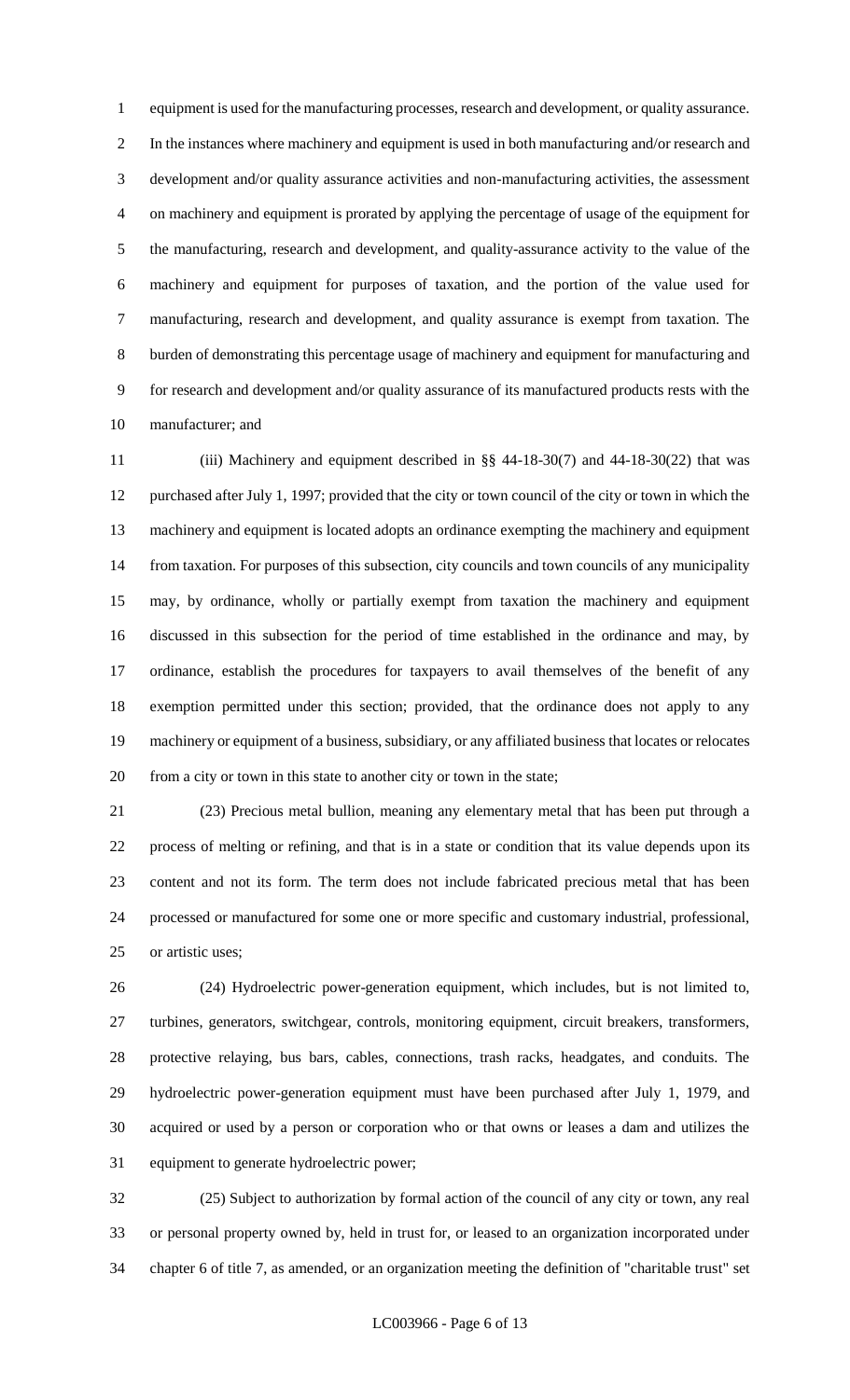out in § 18-9-4, as amended, or an organization incorporated under the not-for-profits statutes of another state or the District of Columbia, the purpose of which is the conserving of open space, as that term is defined in chapter 36 of title 45, as amended, provided the property is used exclusively for the purposes of the organization;

 (26) Tangible personal property, the primary function of which is the recycling, reuse, or recovery of materials (other than precious metals, as defined in § 44-18-30(24)(ii) and (iii)), from, or the treatment of "hazardous wastes," as defined in § 23-19.1-4, where the "hazardous wastes" are generated primarily by the same taxpayer and where the personal property is located at, in, or adjacent to a generating facility of the taxpayer. The taxpayer may, but need not, procure an order from the director of the department of environmental management certifying that the tangible personal property has this function, which order effects a conclusive presumption that the tangible personal property qualifies for the exemption under this subdivision. If any information relating to secret processes or methods of manufacture, production, or treatment is disclosed to the department of environmental management only to procure an order, and is a "trade secret" as defined in § 28- 21-10(b), it shall not be open to public inspection or publicly disclosed unless disclosure is otherwise required under chapter 21 of title 28 or chapter 24.4 of title 23;

 (27) Motorboats as defined in § 46-22-2 for which the annual fee required in § 46-22-4 has been paid;

 (28) Real and personal property of the Providence Performing Arts Center, a non-business corporation as of December 31, 1986;

 (29) Tangible personal property owned by, and used exclusively for the purposes of, any religious organization located in the city of Cranston;

 (30) Real and personal property of the Travelers Aid Society of Rhode Island, a nonprofit corporation, the Union Mall Real Estate Corporation, and any limited partnership or limited liability company that is formed in connection with, or to facilitate the acquisition of, the Providence YMCA Building;

 (31) Real and personal property of Meeting Street Center or MSC Realty, Inc., both not- for-profit Rhode Island corporations, and any other corporation, limited partnership, or limited liability company that is formed in connection with, or to facilitate the acquisition of, the properties designated as the Meeting Street National Center of Excellence on Eddy Street in Providence, Rhode Island;

 (32) The buildings, personal property, and land upon which the buildings stand, located on Pomham Island, East Providence, currently identified as Assessor's Map 211, Block 01, Parcel 001.00, that consists of approximately twenty-one thousand three hundred (21,300) square feet and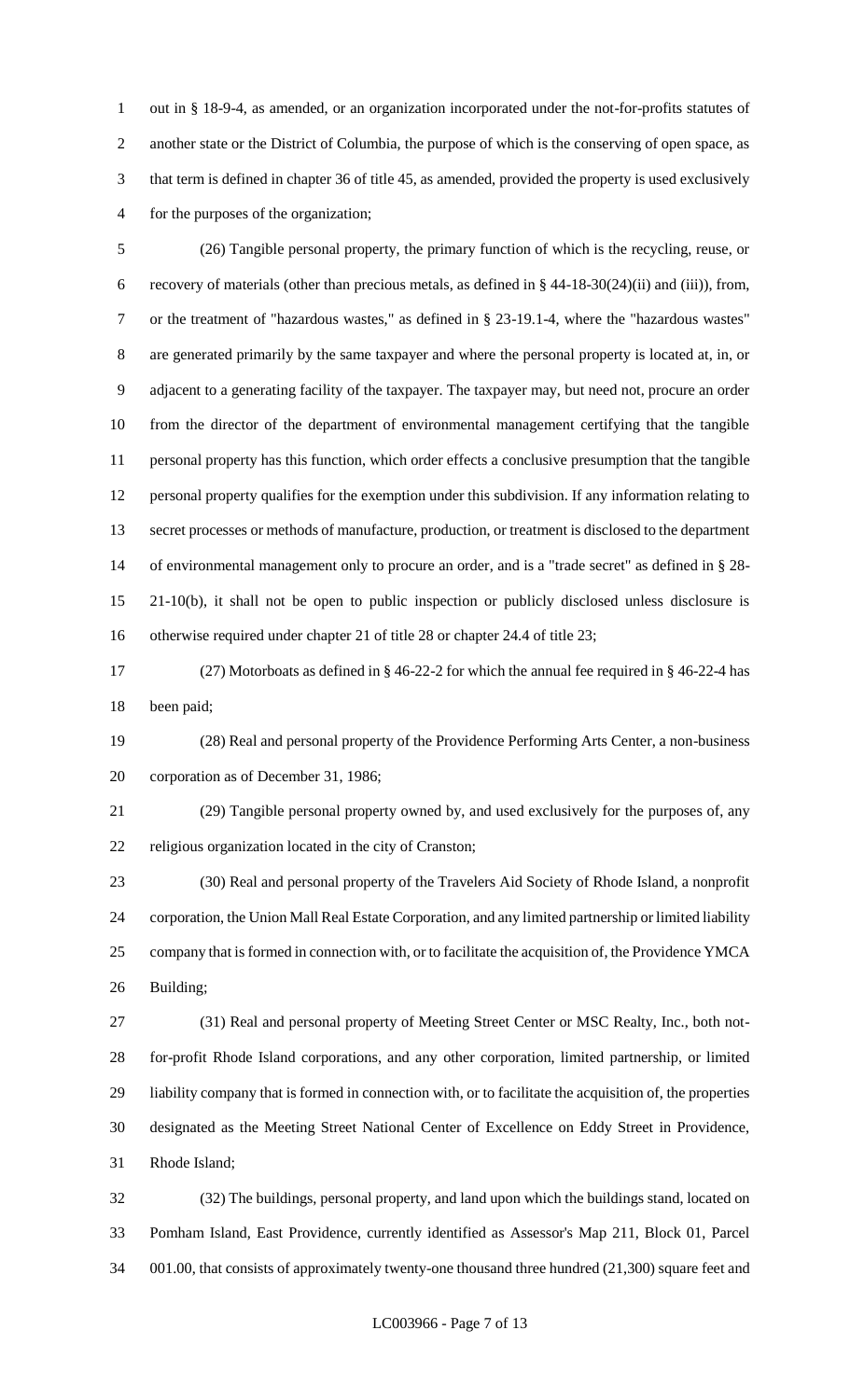is located approximately eight hundred sixty feet (860'), more or less, from the shore, and limited exclusively to these said buildings, personal estate and land, provided that said property is owned by a qualified 501(c)(3) organization, such as the American Lighthouse Foundation, and is used exclusively for a lighthouse; (33) The Stadium Theatre Performing Arts Centre building located in Monument Square, Woonsocket, Rhode Island, so long as said Stadium Theatre Performing Arts Center is owned by the Stadium Theatre Foundation, a Rhode Island nonprofit corporation;

 (34) Real and tangible personal property of St. Mary Academy -- Bay View, located in East Providence, Rhode Island;

 (35) Real and personal property of East Bay Community Action Program and its predecessor, Self Help, Inc; provided, that the organization is qualified as a tax-exempt corporation under § 501(c)(3) of the United States Internal Revenue Code;

 (36) Real and personal property located within the city of East Providence of the Columbus Club of East Providence, a Rhode Island charitable nonprofit corporation;

 (37) Real and personal property located within the city of East Providence of the Columbus Club of Barrington, a Rhode Island charitable nonprofit corporation;

 (38) Real and personal property located within the city of East Providence of Lodge 2337 BPO Elks, a Rhode Island nonprofit corporation;

 (39) Real and personal property located within the city of East Providence of the St. Andrews Lodge No. 39, a Rhode Island charitable nonprofit corporation;

 (40) Real and personal property located within the city of East Providence of the Trustees of Methodist Health and Welfare service a/k/a United Methodist Elder Care, a Rhode Island nonprofit corporation;

 (41) Real and personal property located on the first floor of 90 Leonard Avenue within the city of East Providence of the Zion Gospel Temple, Inc., a religious nonprofit corporation;

 (42) Real and personal property located within the city of East Providence of the Cape Verdean Museum Exhibit, a Rhode Island nonprofit corporation;

28 (43) The real and personal property owned by a qualified  $501(c)(3)$  organization that is affiliated and in good standing with a national, congressionally chartered organization and thereby adheres to that organization's standards and provides activities designed for recreational, educational, and character building purposes for children from ages six (6) years to seventeen (17) years;

 (44) Real and personal property of the Rhode Island Philharmonic Orchestra and Music 34 School; provided, that the organization is qualified as a tax-exempt corporation under  $\S 501(c)(3)$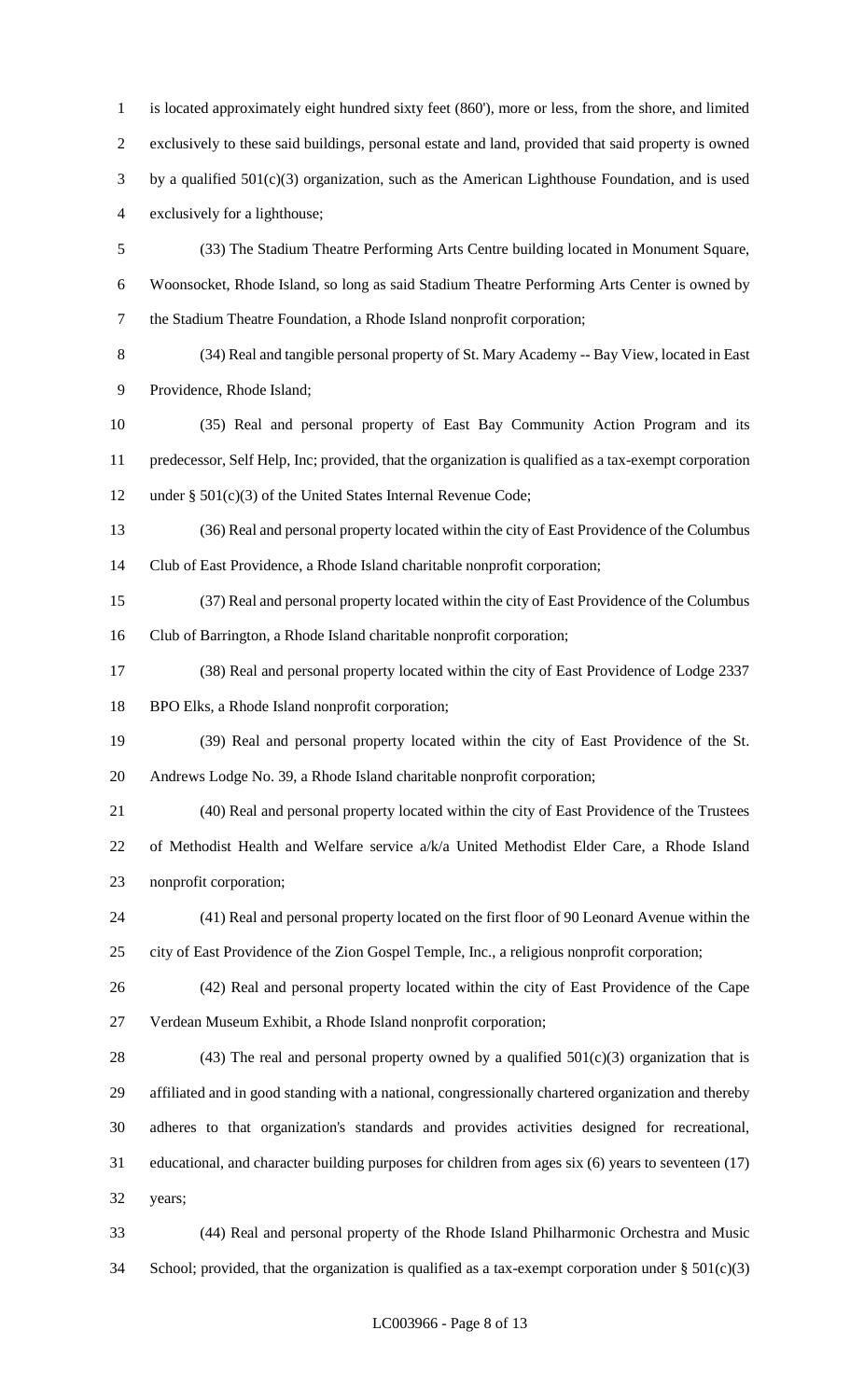of the United States Internal Revenue Code;

 (45) The real and personal property located within the town of West Warwick at 211 Cowesett Avenue, Plat 29-Lot 25, which consists of approximately twenty-eight thousand seven hundred fifty (28,750) square feet and is owned by the Station Fire Memorial Foundation of East Greenwich, a Rhode Island nonprofit corporation; (46) Real and personal property of the Comprehensive Community Action Program, a qualified tax-exempt corporation under § 501(c)(3) of the United States Internal Revenue Code; (47) Real and personal property located at 52 Plain Street, within the city of Pawtucket of the Pawtucket Youth Soccer Association, a Rhode Island nonprofit corporation; (48) Renewable energy resources, as defined in § 39-26-5, used in residential systems and associated equipment used therewith in service after December 31, 2015; (49) Renewable energy resources, as defined in § 39-26-5, if employed by a manufacturer, as defined in subsection (a) of this section, shall be exempt from taxation in accordance with subsection (a) of this section; (50) Real and personal property located at 415 Tower Hill Road within the town of North Kingstown, of South County Community Action, Inc., a qualified tax-exempt corporation under § 501(c)(3) of the United States Internal Revenue Code; (51) As an effort to promote business growth, tangible business or personal property, in whole or in part, within the town of Charlestown's community limits, subject to authorization by formal action of the town council of the town of Charlestown; (52) All real and personal property located at 1300 Frenchtown Road, within the town of East Greenwich, identified as assessor's map 027, plat 019, lot 071, and known as the New England 23 Wireless and Steam Museum, Inc., a qualified tax-exempt corporation under  $\S 501(c)(3)$  of the United States Internal Revenue Code; (53) Real and tangible personal property of Mount Saint Charles Academy located within the city of Woonsocket, specifically identified as the following assessor's plats and lots: Logee Street, plat 23, lot 62, Logee Street, plat 24, lots 304 and 305; Welles Street, plat 23, lot 310; Monroe Street, plat 23, lot 312; and Roberge Avenue, plat 24, lot 47; (54) Real and tangible personal property of Steere House, a Rhode Island nonprofit corporation, located in Providence, Rhode Island; (55) Real and personal property located within the town of West Warwick of Tides Family Services, Inc., a Rhode Island nonprofit corporation; (56) Real and personal property of Tides Family Services, Inc., a Rhode Island nonprofit corporation, located in the city of Pawtucket at 242 Dexter Street, plat 44, lot 444;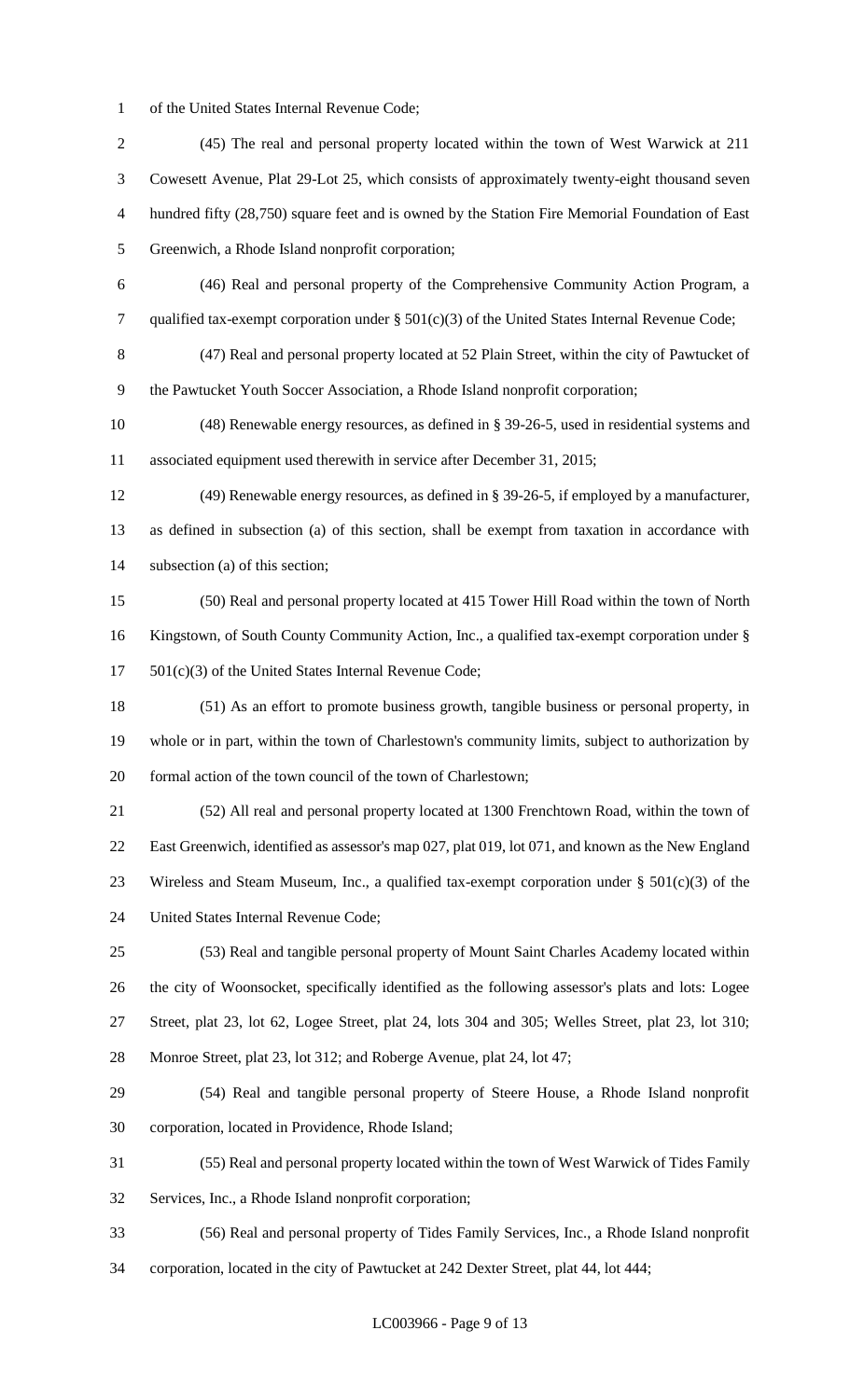- (57) Real and personal property located within the town of Middletown of Lucy's Hearth, a Rhode Island nonprofit corporation; (58) Real and tangible personal property of Habitat for Humanity of Rhode Island--Greater Providence, Inc., a Rhode Island nonprofit corporation, located in Providence, Rhode Island; (59) Real and personal property of the Artic Playhouse, a Rhode Island nonprofit corporation, located in the town of West Warwick at 1249 Main Street; (60) Real and personal property located at 321 Main Street, within the town of South Kingstown, of the Contemporary Theatre Company, a qualified, tax-exempt corporation under § 501(c)(3) of the United States Internal Revenue Code; (61) Real and personal property of The Samaritans, Inc., a Rhode Island nonprofit § 501(c)(3) corporation located at 67 Park Place, Pawtucket, Rhode Island, to the extent the city council of Pawtucket may from time to time determine; (62) Real and personal property of North Kingstown, Exeter Animal Protection League, Inc., dba "Pet Refuge," 500 Stony Lane, a Rhode Island nonprofit corporation, located in North Kingstown, Rhode Island; (63) Real and personal property located within the city of East Providence of Foster Forward (formerly the Rhode Island Foster Parents Association), a Rhode Island charitable nonprofit corporation; (64) Real and personal property located at 54 Kelly Avenue within the town of East Providence, of the Associated Radio Amateurs of Southern New England, a Rhode Island nonprofit corporation; (65) Real and tangible personal property of Providence Country Day School, a Rhode Island nonprofit corporation, located in East Providence, Rhode Island and further identified as plat 406, block 6, lot 6, and plat 506, block 1, lot 8; (66) As an effort to promote business growth, tangible business or personal property, in whole or in part, within the town of Bristol's community limits, subject to authorization by formal action of the town council of the town of Bristol; (67) Real and tangible personal property of the Heritage Harbor Foundation, a Rhode Island nonprofit corporation, located at 1445 Wampanoag Trail, Suites 103 and 201, within the city of East Providence; (68) Real property of Ocean State Community Wellness, Inc., a qualified tax-exempt corporation under § 501(c)(3) of the United States Internal Revenue Code, located in North Kingstown, Rhode Island, with a physical address of 7450 Post Road, and further identified as plat
- 108, lot 83;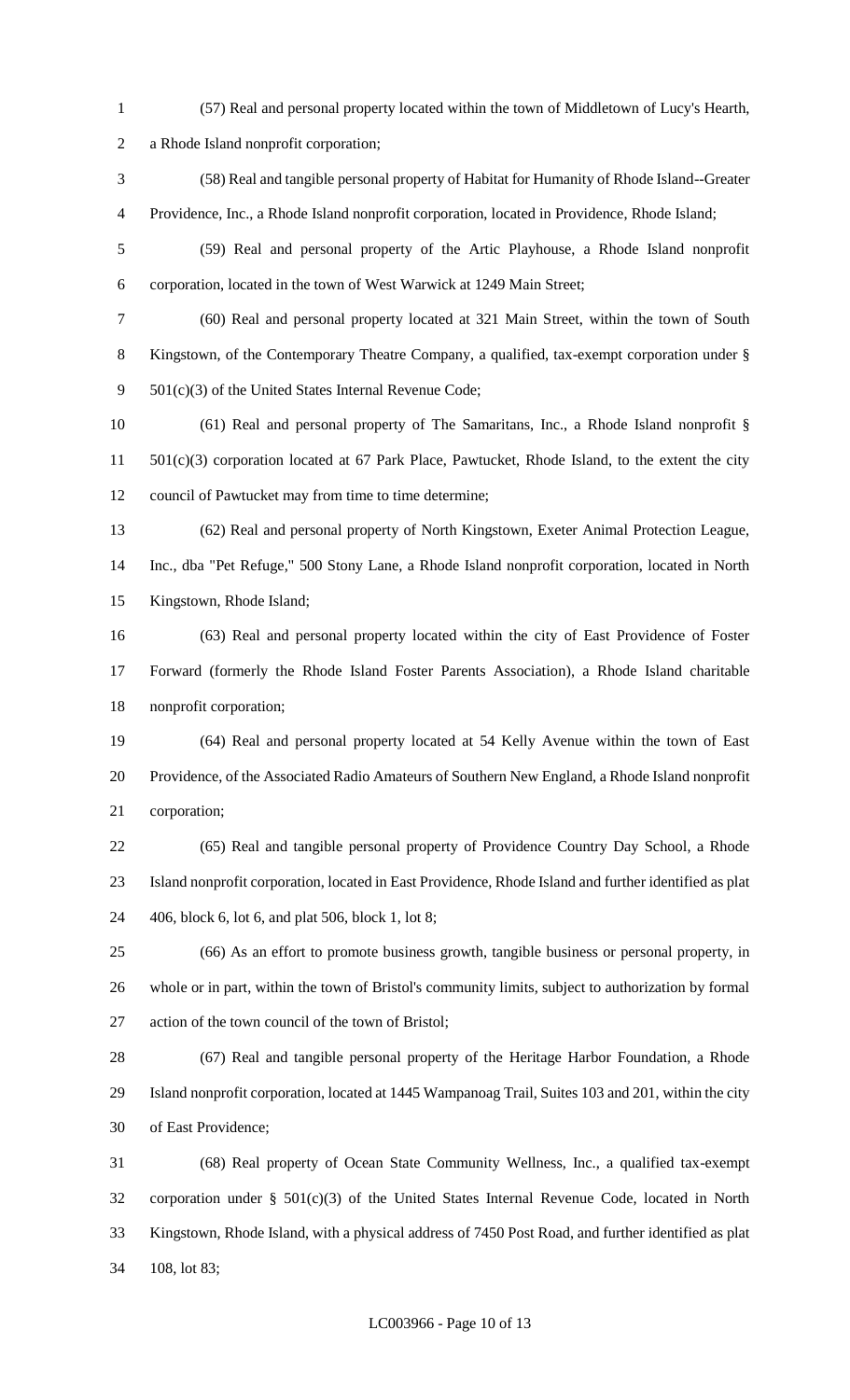(69) Real and tangible personal property of St. John Baptist De La Salle Institute, d/b/a La Salle Academy, a Rhode Island domestic nonprofit corporation, located in Providence, Rhode Island denominated at the time this subsection was adopted as Plat 83 Lot 276 by the tax assessor for the city of Providence comprising approximately 26.08 acres of land along with all buildings and improvements that have been or may be made;

 (70) Real and tangible personal property of The Providence Community Health Centers, 7 Inc., a Rhode Island domestic nonprofit corporation, located in Providence, Rhode Island; and

 (71) In the city of Central Falls and the city of Pawtucket, real property and tangible personal property located on or in the premise acquired or leased by a railroad entity and for the purpose of providing boarding and disembarking of railroad passengers and the supporting passenger railroad operations and services. For the purpose of this section, a railroad entity shall be any incorporated entity that has been duly authorized by the Rhode Island public utilities 13 commission to provide passenger railroad services; and

14 (72) Real and tangible personal property of the Old and Ancient Rowers Society of Rhode

Island, a Rhode Island domestic nonprofit corporation, located at 166 Walmsley Lane, within the

16 town of North Kingstown on Plat 004/Lot 019.

 (b) Except as provided below, when a city or town taxes a for-profit hospital facility, the value of its real property shall be the value determined by the most recent full revaluation or statistical property update performed by the city or town; provided, however, in the year a nonprofit hospital facility converts to or otherwise becomes a for-profit hospital facility, or a for-profit hospital facility is initially established, the value of the real property and personal property of the for-profit hospital facility shall be determined by a valuation performed by the assessor for the purpose of determining an initial assessed value of real and personal property, not previously taxed by the city or town, as of the most recent date of assessment pursuant to § 44-5-1, subject to a right of appeal by the for-profit hospital facility which shall be made to the city or town tax assessor with a direct appeal from an adverse decision to the Rhode Island superior court business calendar.

 A "for-profit hospital facility" includes all real and personal property affiliated with any hospital as identified in an application filed pursuant to chapter 17 or 17.14 of title 23. Notwithstanding the above, a city or town may enter into a stabilization agreement with a for-profit hospital facility under § 44-3-9 or other laws specific to the particular city or town relating to stabilization agreements. In a year in which a nonprofit hospital facility converts to, or otherwise becomes, a for-profit hospital facility, or a for-profit hospital facility is otherwise established, in that year only the amount levied by the city or town and/or the amount payable under the stabilization agreement for that year related to the for-profit hospital facility shall not be counted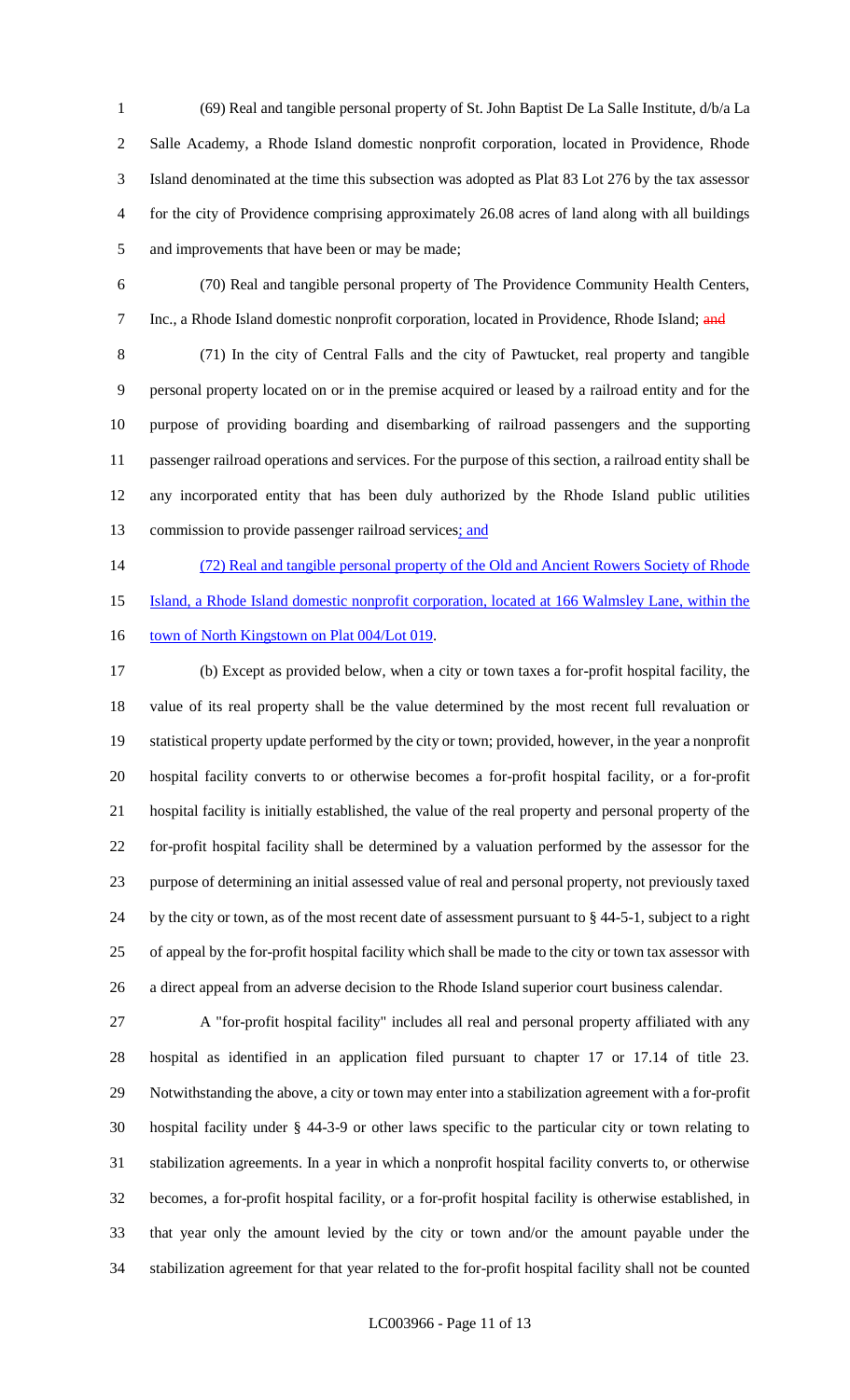- 1 towards determining the maximum tax levy permitted under § 44-5-2.
- 2 SECTION 2. This act shall take effect upon passage.

======== LC003966  $=$